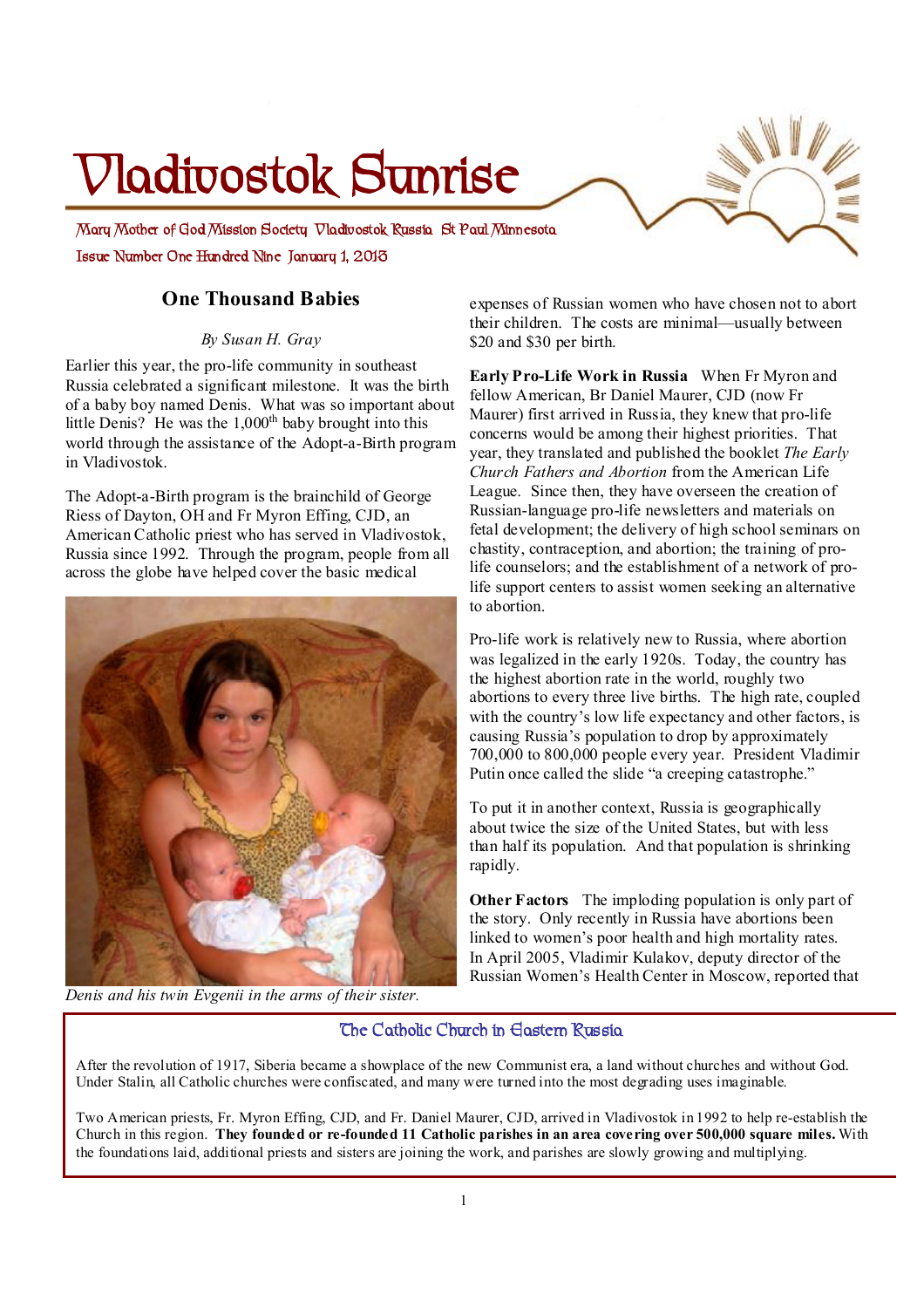abortion-related complications are responsible for 30% of deaths during pregnancy. A spokesman for Russia's Health Ministry has also pointed out that abortion is a leading cause of infertility. In response to these and other findings, a law was passed in 2010 requiring abortion providers to advertise the serious health risks that abortion poses to women.

The moral issue is much more difficult to address. Thanks to more than 90 years of virtually unrestricted abortions, many Russians do not see that there is a moral problem at all. In a *MoscowNews.com* article about the situation, one woman makes that point: "What's a little abortion if it makes [my husband] happy?" And Natasha, a university student, says, "It has never occurred to me or my friends that abortion is immoral." Clearly, a widespread sense of abortion's evil and its negative consequences simply does not exist.

**A Slow Turnaround** Fortunately, there is evidence that a new paradigm is emerging and that hearts and minds are changing. The Orthodox leadership, the small yet growing Catholic Church, and certain government luminaries are leading the charge. Even Russia's former first lady, Svetlana Medvedev, has gotten involved. Her Foundation for Social and Cultural Initiatives publishes pro-life materials and organizes exhibits. And every year since 2009, the foundation has held a national week-long campaign called "Give Me Life!"

Various agencies in southeast Russia have noted the Catholics' pro-life work in the area and have responded favorably. Local hospitals have allowed the pro-life women's centers to place ultrasound machines in their facilities. The hospital gynecologists and obstetricians then provide their services free to the centers' clients, while the hospitals get to use the ultrasound machines at no cost. The hospitals have also allowed the centers' staff to place literature and fetal development displays in their waiting rooms.

Even the government of Primorye State (where Vladivostok is located) has been of assistance. The State Department of Social Services often contacts the pro-life centers to help identify women and families needing help with food, heating costs, and other needs. The Department also helps provide infant formula and baby food to new moms who are the centers' clients—moms such as Svetlana, who gave birth to little Denis.

Progress on the pro-life front is slow, but it *is* steady. Fr. Myron already has plans to open a new center in 2013. This one will be on Russian Island, not far from Vladivostok. Its location makes it easily accessible to thousands of university students. Like the other centers, it

will offer counseling, pregnancy tests, ultrasounds, vitamins, and help with medical costs through the Adopta-Birth program. Fr. Myron is excited about the new center and about training its new employees and volunteers. Perhaps, in time, they will be the ones announcing the delivery of Adopt-a-Birth's  $2,000<sup>th</sup>$  baby.

*[Susan H. Gray has worked with the Mary Mother of God Mission Society since 1993. She has visited us four times. She can be reached at [susanhgray@centurytel.net\]](mailto:susanhgray@centurytel.net)*

#### **Helping at the Orphanage in Vladivostok\***

[\*The faces of the orphans have to be hidden. Sorry!]

By Summer Swisher, FOCUS mission team 2012 And Jessica Connelly, FOCUS Program Director for the Southern Plains

**Summer**: The mission trip to Russia was one of the best experiences that I have ever had. God truly blessed me in allowing me to go on the other side of the world to help serve His people. Going to the orphanage in Vladivostok was absolutely wonderful. I experienced pure and true joy there. As I walked into the orphanage and little toddlers and babies waddled out to the small playground, my heart literally leapt for joy. I couldn't wait to hold them and love them. Soon after, we were able to follow them to the playground. As soon as Isat down by the sand box, little Vanya walked over to me and began to play with me. Suddenly, he decided it would be fun to put sand all over me!! He was so so happy and just laughed! Vanya, then got bored, and wandered off.

I then turned to a cute little boy with big brown eyes who



*Facilities are clean, but human touch is lacking.*  was digging in the sand. The entire rest of the time we were there, I spent with him. He was so excited to be held. I then found out that he was not able to walk. Every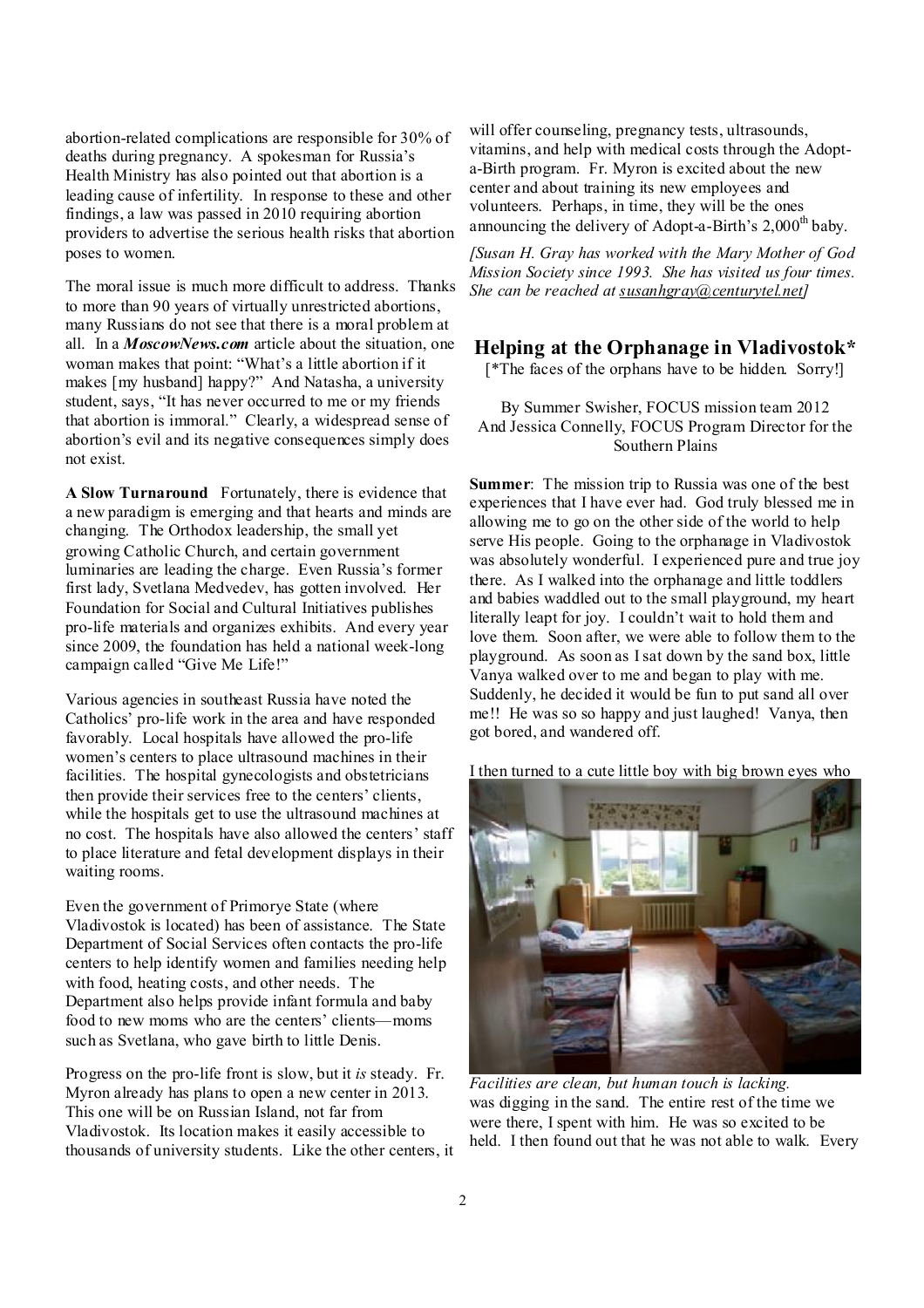time I set him down, he would just cry. He just longed to be held and loved. He was so, so excited to touch the trees. He thought that it was so funny to pick leaves off of the bushes and let them drop to the ground. The simplicity of a child is beautiful. Although he had a little bit of a cold, and tons of boogers were running down his nose, and getting all over my clothes, there was nothing that could prevent me from loving him.



*The kids love to be held, something they rarely get.* 

It is an odd experience to genuinely love someone that you just recently met. That is how God wants us to see everyone we encounter! All of the children there were absolutely perfect. They had no flaws in them.

Going to the orphanage was such an amazing experience. I will never forget all of the kids that I encountered. I think about Russia, and the people and children there almost every day. I pray that in some way, they experienced through me Christ's love. I know, that through them, I truly experienced real love; the love of Christ. Going to Russia will be an experience that I will never forget. I am forever thankful that I was able to meet those babies in the orphanage. Through them, God really changed my life.

**Jessica**: My favorite memory of working at the orphanage was holding the babies after they had been fed—We had been playing outside with the 2-4 year olds and when the nurses took them inside, we followed. Once inside with the infants, we noticed many of them were just sitting in their cribs, so we took the liberty of going into the room and picking them up. The mood in the room immediately changed when we started holding them—the babies became animated and energetic. They smiled and laughed and started playing more with their toys. Of course, they cried, too, since we could not hold them all at

once, but overall they were simply overjoyed at this simple human interaction.



*How nice to be able to go out and swing in the sun.* 

Every time I was at the orphanage I noticed how the staff seemed worn out and unhappy. I can only imagine that they have a lot of work to do with so little staff. However, I also did not understand why they did not interact more with the children, such as when we were playing outside. I have a feeling that they either do not understand the necessity of physical touch or that they simply do not like working there. These observations made me want to reach out to them, too, to hear their stories and to better understand why they interact with the children the way that they do.



*Too much time spent just in bed.*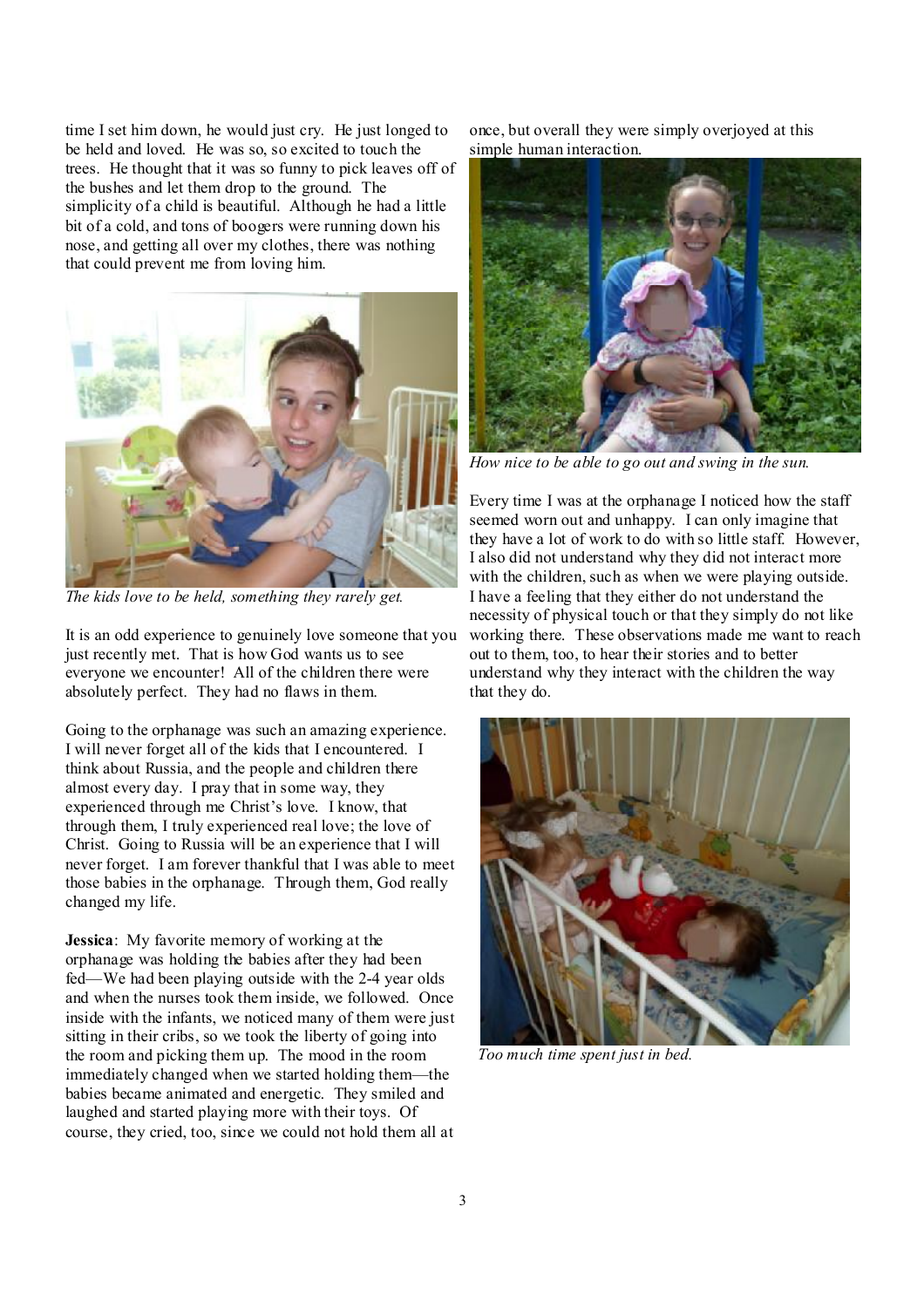## **How to Communicate with Us**

**Internet**

Russian language: [www.catholic.vladivostok.ru](http://www.catholic.vladivostok.ru) English language: [www.vladmission.org](http://www.vladmission.org) Sisters in Jesus the Lord in English: [www.cjd.cc](http://www.cjd.cc)

**Office in Russia: Phone and FAX:** +7-423-226-9614

myron@catholic.vladivostok.ru daniel@eatholic.vladivostok.ru

**Office in California: Phone and FAX:** +1-209-408-0728 Mary Mother of God Mission Society 1736 Milestone Cir Modesto CA 95357 usoffice@vladmission.org

**Sisters in Jesus the Lord: +**1-816-353-2177 7049 Blue Ridge Blvd Raytown, MO 64133 www.cjd.cc

**Vladivostok Sunrise** Edited and produced in Russia by V Rev Myron Effing, C.J.D. Printed in St Paul MN by Sexton Printing, Inc. Assembled for mailing by St Joseph Parish, Modesto, California.

**Vladivostok Sunrise** gives you up to date information about the Church in Eastern Russia. Contact our office for your free bi-monthly copy.

**Our People and Their Lives** –

#### **The Kowal-Nawrocki Family**

[Originally published in the Russian edition of the Vladivostok Mission newsletter, *Zaria Vladivostoka,* No. 6, 2010. Part of a series on the lives of the parishioners of the Roman Catholic Mary Mother of God parish, Vladivostok, Russian Far East. Written by Parish Archivist, Tatyana Shaposhnikova, and translated by Geraldine Kelley.]

 Leafing through the historical books of the parish registry of Most Holy Mother of God Roman Catholic parish, you will come across well-known family names – Zielinski, Gulewicz, Wojciechowski, Mickiewicz, Kaczanowski, Niewero, Szczerbinski, Wysocki, Jankowski, Talko, Midrzelski…. The descendants of these families even today live in the Far East. The Bolshevik repressions, merciless deportations and endless fear for their families forced the older generation to bury their faith in God deep in their hearts. Unbeknownst to anyone, grandmothers and great-grandmothers carefully saved their families' religious relics and old family photographs and hoped, and held sacred the belief that their children and grandchildren would return to the faith of their forefathers. The story of each one of them is an example of fortitude, faith and love.

 The descendants of the Kowal-Nawrocki family have long lived in the city of Artyom, Maritime province. A granddaughter, Natalia Viktorovna Kisel (Perch), has been painstakingly gathering family historical documents and old photographs for many years. At our meeting she placed in front of me precious albums and notebooks filled with the recollections of her mother about those long-ago days of their family, both joyful and sorrowful, from which have been woven the history of the family. Natalia tells the story:

 "My grandmother, Alexandra Ludwigovna Woroszylo, was born in 1882 in Prushki, a village outside of Warsaw. Her mother died when she was two, and her father set off for Warsaw to find work, leaving his daughter with his brother's family. Alexandra lived in her adoptive uncle's family until she was eight, but since her uncle's house was full with his own children, he got Alexandra a job as a common servant for the manager of the village post office. The duties of a servant included all manner of domestic chores – she had to look after the horses, take the children to school, heat the stove, and haul water. The work was beyond the strength of an eight-year-old child. Her uncle took pity on her and found her another job as a nanny in another home. Grandmother worked as a nanny, and later as a maid, in many homes. When she was eighteen, she moved to Warsaw where she continued to work as a maid. She was illiterate but she knew the "domestic arts" to perfection: she was a splendid seamstress, she pressed garments, she was a wonderful cook, she knew the fine points of etiquette and rules of conduct, and she could make any home comfortable and beautiful. She was known for her talent in all of Warsaw, and she enjoyed well-deserved respect in many wealthy homes. In the capital she joined the Union of Domestic Workers and was actively involved in it. She greeted the Revolution of 1905 on the streets of Warsaw, where columns of demonstrators marched with flags. In 1906 she left Warsaw with the family of an engineer who worked for the railroad and was being sent to work on the construction of the Chinese Eastern Railroad. In Harbin she met her future husband, Jan Kowal-Nawrocki, a conductor on the city trains. They married there in 1907 and in the same year moved to Nikolsk-Ussuriisk, Maritime Province, where the administrative offices of the Ussuriisk Railroad were located."

 Alexandra's husband, Jan Kowal-Nawrocki, was a native of Stanislawowka, a village in Kamenetz-Podolsk province, now in western Ukraine. His father was the village blacksmith, and all four sons had the prefix "Kowal" ["blacksmith"] added to the family name. They were poor, and from early childhood the children worked *barshchina* [unpaid required labor of peasants on an estate], and things became especially difficult after the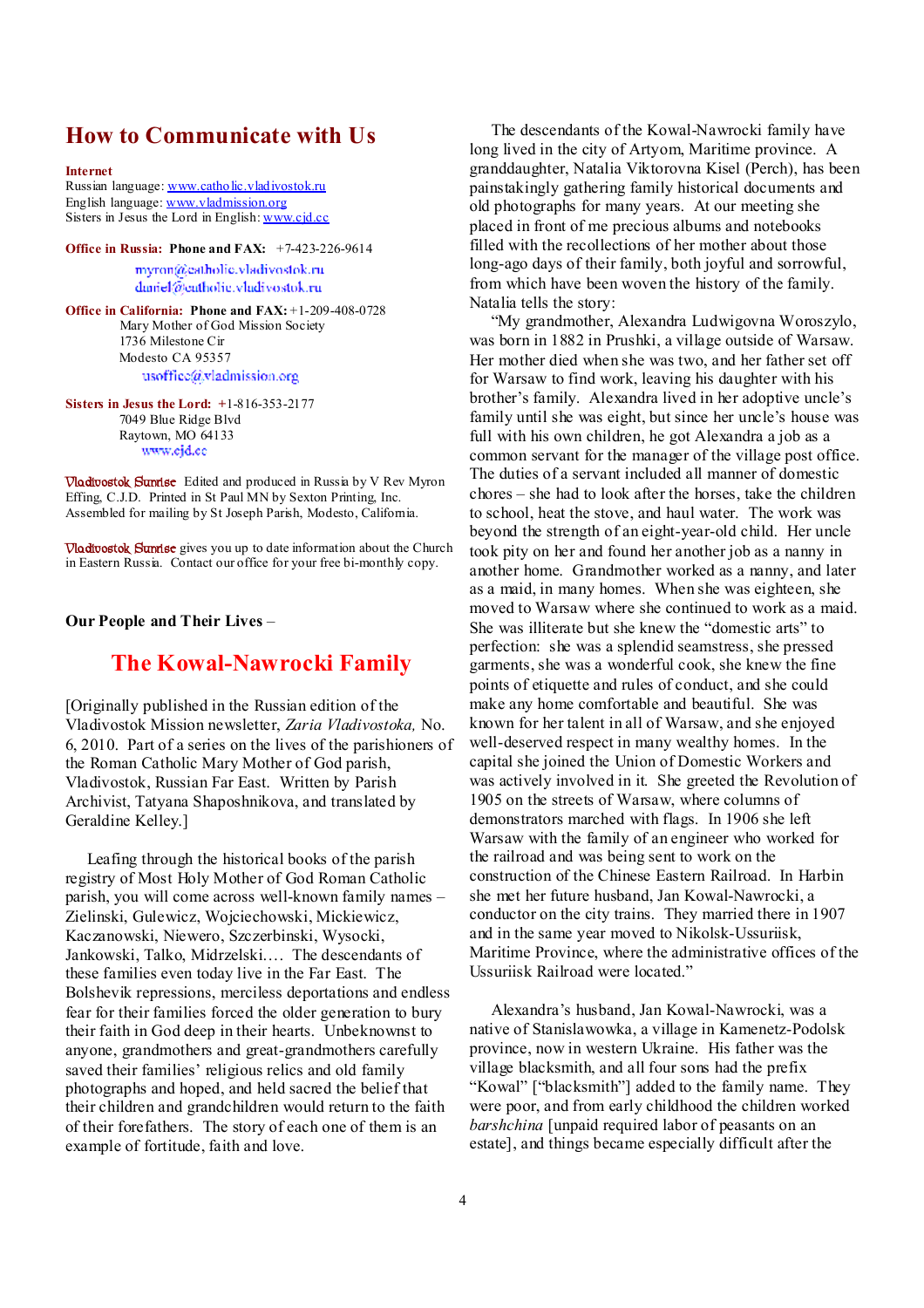sudden death of their father. In 1900 Jan was conscripted into the ranks of the Tsar's army and sent to serve in the Far East, where serious military action was becoming imminent. After the end of the Russian-Japanese War (1904-1905), Jan decided to remain in the Far East for good.

 Arriving in Nikolsk-Ussuriisk, Jan got a job at the railroad and soon the young couple got an apartment where their children were then born: Wieslaw (1908), Sigizmund (1910), Stanislaw (1912), and Genoefa [the Polish version of Genevieve] (1914). All the children were baptized in the Catholic Church in Vladivostok, as evidenced in the parish registry. The Kowal-Nawrockis were faithful, practicing Catholics – they strictly observed their national traditions, they taught their children Polish, and they cultivated in them the virtues of industriousness, respect for elders, and care for one another. Alexandra could not imagine her life without God. She could spend a whole day in church – there her soul found rest and emotional tranquility.

 The Civil War of 1917 laid a heavy burden on Alexandra's shoulders. From the very first days, Jan went to fight in the partisan detachments of the Red Guard. He was well-known among the Japanese under the pseudonym Jan Janowicz Janiszewski. Alexandra, deeply believing in the justice of the cause, courageously helped the soldiers of the partisan detachment. Risking herself and the children, she took part in operations on assignment from partisan headquarters. She conveyed weapons and pamphlets, contriving to hide them in a child's blanket or at the bottom of a bag with schoolbooks. Those were difficult times. During the Intervention, the families of the partisans were deprived of all necessities – food, medical assistance. In search of any kind of work, the mother left the younger children alone at home, and the older ones (who were only eight and ten) looked for work as well. When Alexandra and the children fell ill with typhus, it was simply by a miracle that, with the help of acquaintances and forged documents, they managed to be admitted to a hospital.

 In the 1920s they transferred Jan to Vladivostok and Alexandra followed with the children. They got settled on the military post – Gnilyi Ugol [Muggy Corner], which was what they called the place along the Obiasnenie River. These sturdy brick barracks even today are still standing on Borisenko Street. Right next to them were hills covered with thick forests, and large gardens grew along the river. They befriended the Chinese – who helped a lot of people in those times. It was impossible to buy food in the city – on a foreigner's ration card they would give you only crumbs – a family got only five kilograms of beans and three kilograms of herring for a

month. There wasn't enough clothing, especially in the winter when the children had nothing to wear to school. What gave people the strength to live, to raise their children, to look to the future with hope? Alexandra and the children often went to church. The moral support of the parishioners and faith in God helped them to endure all the trials of their fate.

 They witnessed the entry of the Red Army into Vladivostok. On a hill above the church the city's citizens accepted the arrival of a new power – no one knew what lay ahead, what kind of bright future lay in store for them. With the arrival of Soviet power Jan again went to work as a conductor on the railroad and he actively participated in the work of all kinds of commissions that were struggling with economic ruin, famine, poverty, and abandoned children. He was always out front, not thinking about himself but about others, about a future without grief and suffering. That frightful year of 1937 drew close. They arrested Jan in April. He disappeared without a trace. Later on they told Alexandra that her husband was in the basement of the business school (today, one of the buildings of Far East State University on Sukhanova Street), where, under torture, they extracted from the prisoners confessions of their connections with foreign services. Like thousands of others, Jan, who had participated in the partisan movement and risked himself and his family – was shot. He was exonerated in 1960.

 Whether it was possible to survive without faith in God and without God's help – left alone with the children, now ranging in age from twenty-nine to twenty-three, Alexandra prayed. All her children were saved by her prayers.

 Wieslaw was the oldest and more befell him than any others. After seventh grade he went to work as a switchman at Vladivostok station. But the desire to learn never left him. He earned a specialization as an electrical technician at Khabarovsk Railroad Technical School, then returned to Vladivostok and worked as the chief mechanic of the seaport. He was arrested and imprisoned twice. The prison conditions were insufferable  $-$  it was difficult to understand this unjustified cruelty. In stuffy, overcrowded cells, people awaited their fate for months, many were dying, interrogations lasted for days. When they released him, on a friend's advice he immediately left for Krasnoyarsk, where he was conscripted into the Red Army. He fought on the northern front and was decorated for his military service. He returned from the front to Vladivostok.

 Sigizmund, upon completing sixth grade, enrolled in the railroad technical school at First River Station and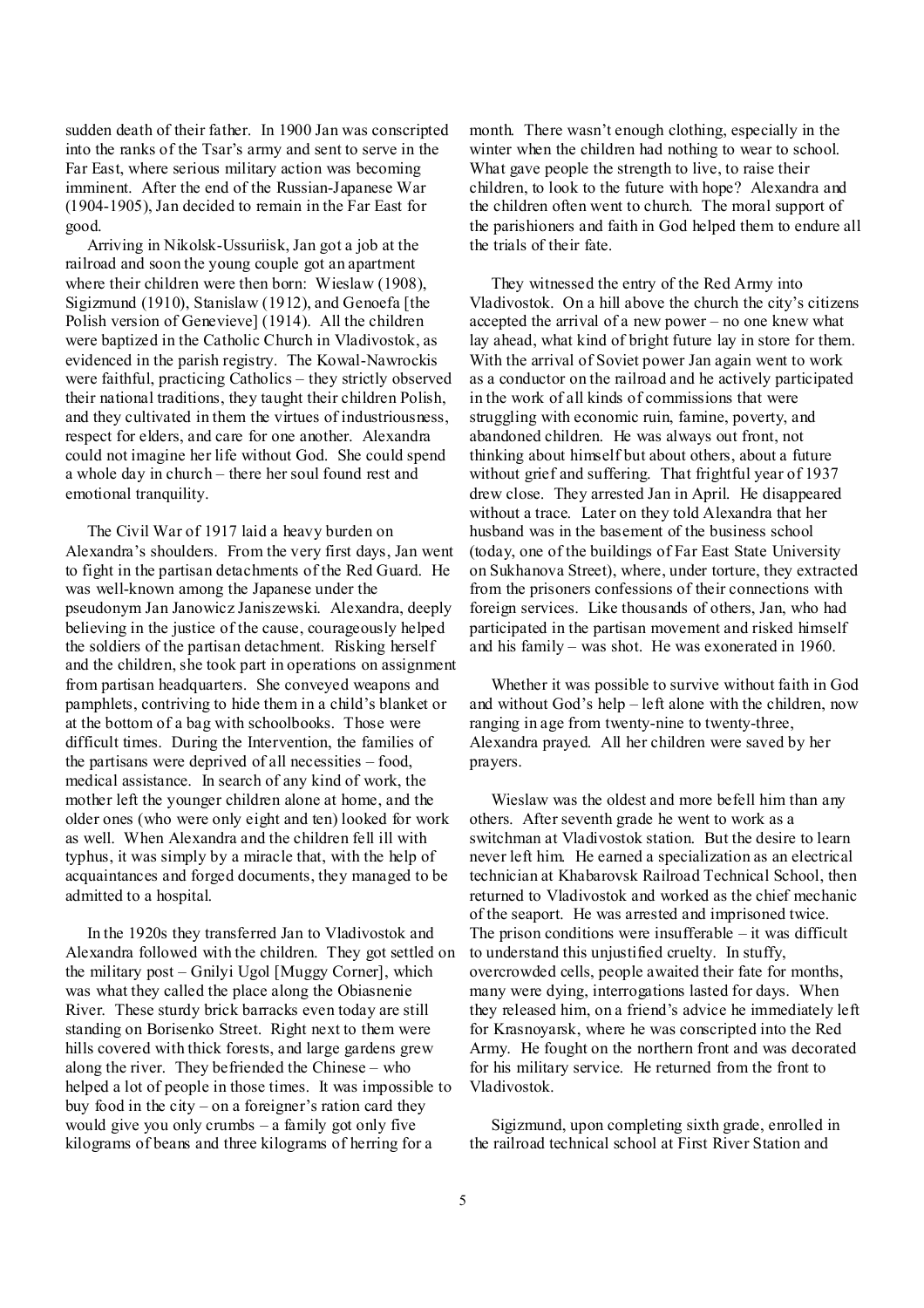worked at the steamship depot. After finishing the technical school he continued his education at the Communications Technical School in Irkutsk. He went to



Ukraine, and in 1941 he was conscripted into the Red Army. He was in the war through its whole duration – he defended Moscow, fought in the Battle of Stalingrad, and was seriously wounded. He too was decorated for his military service. After the war he returned to Vladivostok.

 Stanislaw, after finishing school, enrolled in the Viazemskii Railroad Technical School. He worked at the local railroad station and was considered one of the best workers. He later moved to Khabarovsk.

*Genoefa with classmates at their First Holy Communion* 

 Genoefa received her First Communion from Bishop Karol Sliwowski. This moment is captured on an old photograph taken after the Mass in the church courtyard – a little girl in black shoes, full of joy and pride. Upon finishing school, Evgenia (it was easier to live with this name) studied at the Vladivostok Geological Technical School. She became a geologist and worked with the family of Vladimir Arseniev.<sup>1</sup> She took part in many expeditions in remote and hard-to-reach places in Maritime province. She lived in Dalnegorsk, where she saw the mines constructed by the well-known industrialist Boris Bryner.<sup>2</sup> She was astounded by the ease and efficiency with which the mines were built. In 1937, soon after her father's arrest, she married and the young family left Vladivostok for Artyom, about 20 miles from Vladivostok. They took her mother with them, since it would have been difficult for Alexandra to be alone. The repressions more than once threatened Evgenia, as was seen as a "daughter of an enemy of the people."

 With what warmth and gratitude Evgenia Ivanova spoke of the ordinary people who supported the family

 $\overline{a}$ 

and helped them at this difficult moment. Her daughter proudly says, "My mother lived a worthy life. She was a participant in the Great Fatherland War and a Veteran of Labor.<sup>3</sup> She earned awards for her conscientiousness and industriousness. Our grandmother, Alexandra Ludwigovna, was a true believer and therefore I am certain that she also baptized me. But those were the "Pioneer" times $<sup>4</sup>$  and it was better not to speak about</sup> religion. With all my soul I hope that my own children will come to have faith in God. The Lord teaches humility and patience – which everyone now is lacking."

 Evgenia Ivanovna died December 16, 2005 in Artyom in the presence of a Catholic priest, Fr Myron Effing, who had anointed her. At the decision of her family her body was cremated and the cremains buried in Artyom. Her funeral Mass was said by Fr Myron at the church in Vladivostok. [Our benefactors may remember her from the mission video, where she was speaking to Fr Myron about her memories of her First Holy Communion.]



*Genoefa 1986* 

### **Remember "Mary Mother of God Mission Society" in your will.**

l

<sup>&</sup>lt;sup>1</sup> Well-known ethnographer who described the lives and ways of the native peoples of the Far East; harassed during the Purge of 1937, he died of a heart attack just before his interrogation; author of *Dersu Uzala*, which was made into a film of the same name by Akira Kurosawa.

<sup>2</sup> Father of the actor Yul Brynner.

An award established in 1974 and given to retirees.

The Pioneers were a children's organization and it was common for the adult leaders to ferret out information about the private lives of the children's families – with dire consequences for those who revealed the family's religious practices.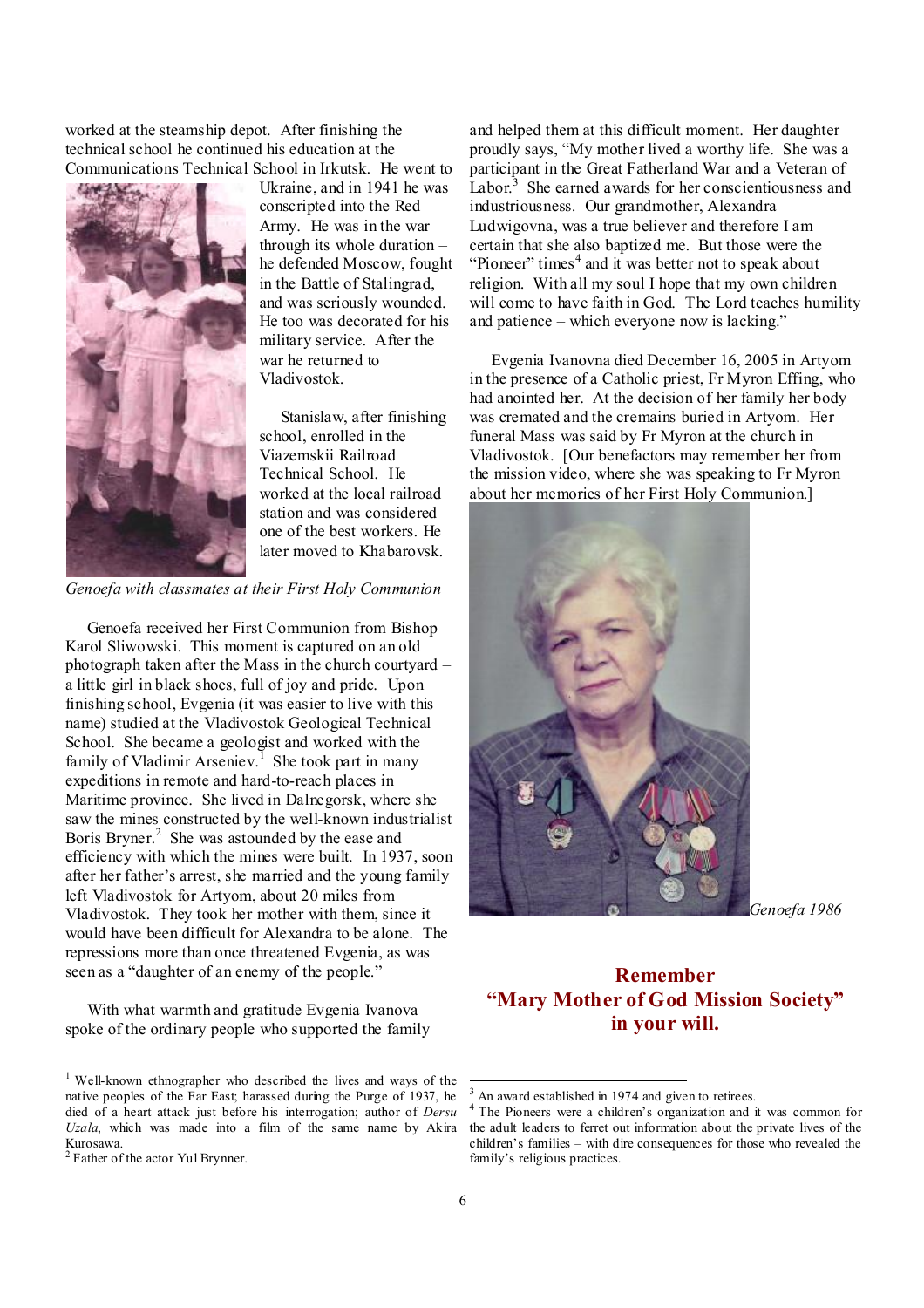## **News Notes**

*by V Rev Myron Effing, C.J.D* 

● Poor **Visitation Parish in Lesozavodsk**! A thief broke in and damaged things, and stole a heater and some other things. On top of that there was a fire on the floor beneath us a month earlier which was set by a thief who stole the major electric cable to the building. Then we lost at the auction for the purchase of the building where the parish is located. Someone else richer than us bought the building, so now we are wondering what will happen to our poor parish there. Perhaps the new buyer will to sell us some space. Or maybe we'll have to move out to different premises completely! It will be expensive.

● The big **summit meeting** of Asian Pacific countries in Vladivostok is finished. We'll see what the results are. Russia was represented by President Putin and America by Mrs Clinton. Brother Edwin Intan, C.J.D. saw her and President Putin when he was working as a volunteer translator at one of the banquets. He was an official translator, as he speaks Cebuano, Tagalog, English, Japanese, and Korean! Meanwhile we are trying to get used to the new traffic patterns and bus routes necessitated by the new bridges. And the Sisters in Jesus the Lord are anxious to make progress on their home on Russian Island and at the university, now that the bridge is finished.

• The first Sunday of October we always celebrate the **Sacrament of the Anointing** of the Sick in Vladivostok. It is a special time of grace for our elderly and infirm. Fr Daniel Maurer, C.J.D. was the celebrant this year, as I was in the USA on a preaching tour.

● It was quite a **trip I had in the United States**. I had wonderful visits with benefactors, and especially have good memories of certain outstanding parishes, like the Vietnamese parish and St Thomas More parish in Denver, and St Vincent Ferrer parish in Delray Beach, FL. In Colorado Springs I had a whole hour radio program with Bishop Sheridan. After I returned back to Russia, so many people called and asked for help and expressed their respect for all that we do for the folks here. What can I say, except that our benefactors make it all possible! Thank you so much! When Ispoke with Bishop Thompson in my home city of Evansville, IN I was able to tell him how generous people have been to support our mission, spiritually and financially. Right now our financial need is pretty great because of having vocations to educate in the seminary. We have such good seminarians, but it takes a lot of money to pay for their education. That in addition to all of our work in Russia.

We are grateful, and will continue to pray for our benefactors!

## **Opportunities**

**♥** Regular **seminarian sponsorship** is urgently needed. Contact the mission office for more information on how your monthly support will provide for a seminarian's journey to the priesthood. Julianne Immordino from



NY is making and donating stunning Swarovski Crystal rosaries for all those who can give \$500 for seminarian support!

♥ You can form a **mission team to Vladivostok** from your parish or university! Or, join a team already forming! See first hand and participate in the blessed and exciting work to revive the Catholic Church in Eastern Russia!

♥ **Project Guardian Angel and Guardian Angel – St** 



**George** are 2 programs of the mission where you may directly sponsor the poorest children in Russia. In the **Guardian Angel Project**, you may choose a child to help monthly as you receive a portfolio and picture for those in the program. You may write to your child through the mission and

receive correspondence from them or the families in return. In the **Guardian Angel – St George** project, you may become a prayer warrior for an individual child in one of our poorest villages. You will receive the name of the child who you are helping through prayer. Your \$20 monthly prayer stipend will go to the child's village lunch program to feed the hungry children.

♥ Are you a religious or lay person who would enjoy speaking about the Vladivostok mission in parishes a time or two each year? You are invited to join our mission **speakers' bureau!** The 2013 speaking year begins in the Spring.

♥ Another **SHARES card** milestone! The mission received a 3rd quarter check for \$3190.50, thanks to SHARES card users! Please contact the mission office for your FREE SHARES card if you shop at Save Mart, Lucky's, FoodMaxx or SmartFoods. Present your card at check out and these stores donate up to 3% of your grocery bill to the mission. It costs you nothing! It's a great way to help!